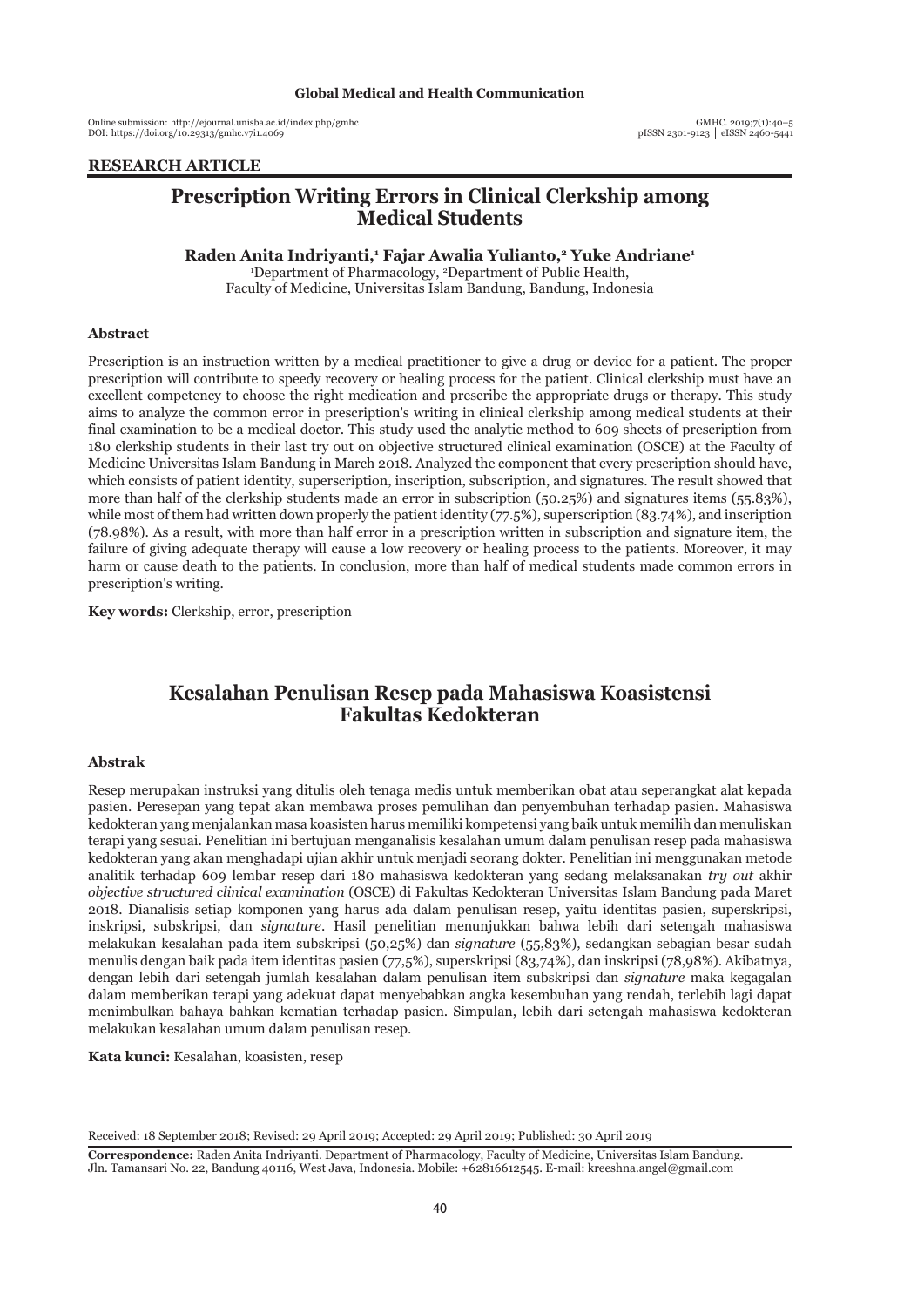#### **Introduction**

The Institute of Medicine estimated that more than 1 million preventable adverse events occur each year in the United States. That report also estimated that, in the United States, up to 98,000 annual deaths can be attributed to medical errors, with errors and preventable deaths costing \$30 billion annually in lost income and excess health care expenditures. Historically, errors in medicine were thought to be an unavoidable outcome of learning to practice medicine.1

Today, most experts agree that a majority of medical errors are attributable to faulty systems, processes, and conditions rather than the failure of individuals. However, some argue that at the same time we emphasize the way systems can lead to errors, it also is essential to create an environment in which medical students and house officers can discuss and learn from individual mistakes, and learn how to report and respond to such mistakes.<sup>2</sup>

Drug-related problems are one of the most common reasons for hospitalization, and most of these problems are considered to be avoidable. In turn, a significant proportion of drug-related problems are due to prescription errors. Frequent mistakes relate to over-medication, undermedication, the prescription of non-indicated drugs, wrong doses, or ambiguous dosage ordering.3

The prescription is an instruction written by a medical practitioner to give a drug or device for a patient. Prescription writing is one of the most critical activities in the health care system of every country. Most of the physicians demonstrate their skills by writing a prescription, which considered as the first step of medical intervention.4,5

The prescription writing is a complex and challenging skill which depends on the physician's diagnostic skills, comprehensive pharmacological knowledge, communication skills, understanding of the principles of clinical pharmacology, the ability to make decisions regarding the potential risks vs benefits, and clinical experiences. The proper prescription will support recovery or healing process for the patient. Medication errors in hospitals have been reported to occur with alarming frequency with the vast majority involving junior doctors recently graduating from medical school.<sup>4,5</sup>

The prescribing errors have classified into different categories based on knowledge, rules,

action, and memory. The knowledge-based errors reflect a lack of experience or understanding of specific medications. Rule-based errors reflect the lack of application of the fundamental rules. Action-based errors are those not intended (e.g., misspelling or mistaken drug name). Memorybased errors involve forgotten information (e.g., patient allergy).6

Clerkship students must have an excellent competency to choose the right medication and write down an appropriate drug or therapy. Recently graduated doctors are known to be most prone to committing prescription errors. Medical students are generally expected to acquire their prescribing skills during clerkships.<sup>2</sup> Interestingly, there are currently no data available regarding the validity of this assumption. Therefore, in this study, we refer to analyze a standard error in prescription's writing in clerkship students at their final examination to be a medical doctor.

## **Methods**

Every medical student requires to complete clinical clerkships during their education before the national final examination. Students completed the clinical clerkships periods in the teaching hospitals. The theory supporting this type of design is that when participants are asked to respond clinical cases about how much they know about a particular subject after they have some basic knowledge of the subject itself, they are better able to accurately give accurate diagnosis and therapy based on their knowledge during the clinical clerkship's periods.

During the test, students were required to complete a patient's management based on the case include prescribing within a timeframe of 10 minutes per case. Study participation was voluntary, and the local ethics committee approved the study protocol.

We used the analytic method to 609 sheets of prescription from 180 clerkship students in their last try out the objective structured clinical examination (OSCE) at the Faculty of Medicine Universitas Islam Bandung in March 2018. We analyze the component that every prescription should have, which consists of patient identity (name, age, gender and occupation), superscription (writing R/symbol which means "take"), inscription (drug or medication prescribed), subscription (direction to pharmacist) and signature (direction how to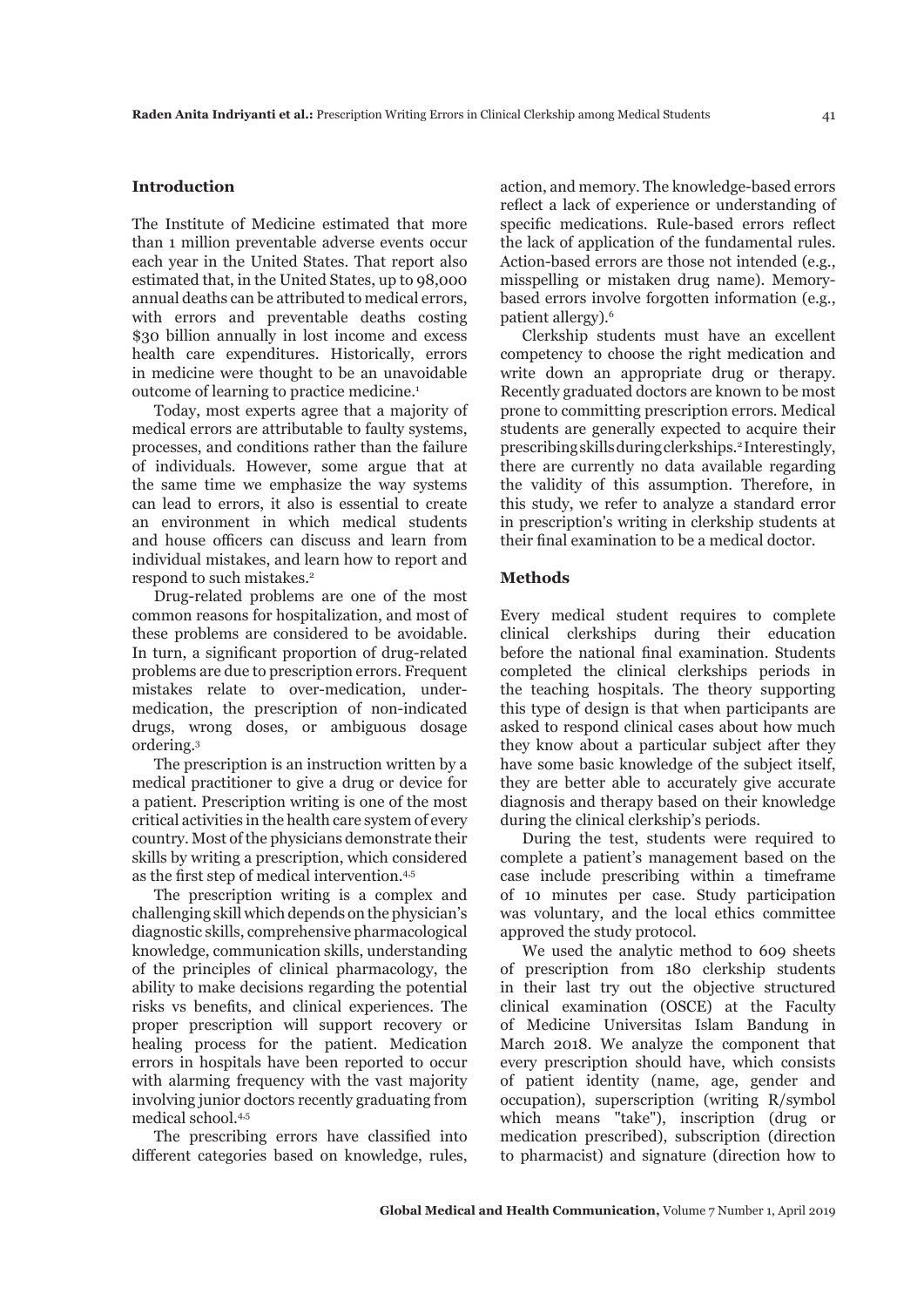use drug for the patient).

The statistical package of social sciences (SPSS/ PC) version 17 used for data entry and analysis. Calculations based on the table of proportions evaluation. We compared the averages of each group using this statistical analysis.

This study started after obtaining ethics approval from the Health Research Ethics Committee of Faculty of Medicine, Universitas Islam Bandung.

#### **Results**

Based on the Table, it could be concluded that most candidates wrote complete identities (77.5%), superscriptions (83.74%), and inscriptions (78.98%). Nearly half of clerkship students made an error in subscription (50.25%) and signature items (55.83%). Incompleteness dominates in terms of writing signature and subscription.

## **Discussion**

Medication errors may have devastating, farreaching consequences, not limited solely to patients and their families. Many medication errors result from prescribing errors, which have an increased potential for serious complications. Prescribing errors have classified into different categories based on knowledge, rules, action, and memory.<sup>6</sup>

**Table Proportion of Prescription Writing Completeness**

| Terms            | $n=609$ | Percentage |
|------------------|---------|------------|
| Patient identity |         |            |
| Not complete     | 137     | 22.50      |
| Complete         | 472     | 77.50      |
| Superscription   |         |            |
| Not complete     | 99      | 16.26      |
| Complete         | 510     | 83.74      |
| Inscription      |         |            |
| Not complete     | 128     | 21.02      |
| Complete         | 481     | 78.98      |
| Subscription     |         |            |
| Not complete     | 306     | 50.25      |
| Complete         | 303     | 49.75      |
| Signature        |         |            |
| Not complete     | 340     | 55.83      |
| Complete         | 269     | 44.17      |

One study found that most prescribing errors attributed to (1) lack of information about the patient; (2) specific drug therapy (e.g., narrow therapeutic index medications); or (3) inability to incorporate patient-specific factors (e.g., declining renal function) to appropriate selection and dosing of drug therapy. Other errors result from miscalculations, improper use of decimal points, unit or rate expressions, and nomenclature<sup>6</sup>

Medication errors cause many adverse drug events (ADEs). Many of these medication errors are due to errors in prescription writing, like illegibility, ambiguous abbreviations, lack of date of prescription, dose, route, frequency of administration, and duration of treatment. Prescription writing and audit s taught to students as a part of the curriculum.<sup>6</sup>

Clerkships constitute an integral part of medical education, although it is not sufficient to rely on students systematically practicing skills as intended. Given the pivotal importance of patient safety for good clinical practice, correct prescribing represents a critical skill that trained at medical schools<sup>2</sup>

Several studies have shown that structured problem-based training improves medical student's ability to prescribe correctly. Problembased training with a focus on common prescription errors can reduce average error rates by more than 50%, independently of the clinical context. The students need to clear a practical examination conducted by the university that includes prescription writing.<sup>2,6</sup>

There are a general perception and concern that most medical schools neither provide adequate training opportunities nor carry out a robust assessment of students in drug prescribing skill. As a consequence of these curricular issues, new doctors are underprepared to take on prescribing responsibilities after graduation. Various models of teaching/learning clinical pharmacology and therapeutics proposed.<sup>7</sup>

Every prescription is a legal document, in which considering all medication characteristics is necessary; therefore, the error-free spelling of the full name of drugs, legibility, dosage form, strength, quantity, and proper instructions are of high significance. A typical drug prescription has standard components which fall into three categories: patient-related (name, age, and gender), physician-related (the identity of the prescriber) and drug-related (drug

**Global Medical and Health Communication,** Volume 7 Number 1, April 2019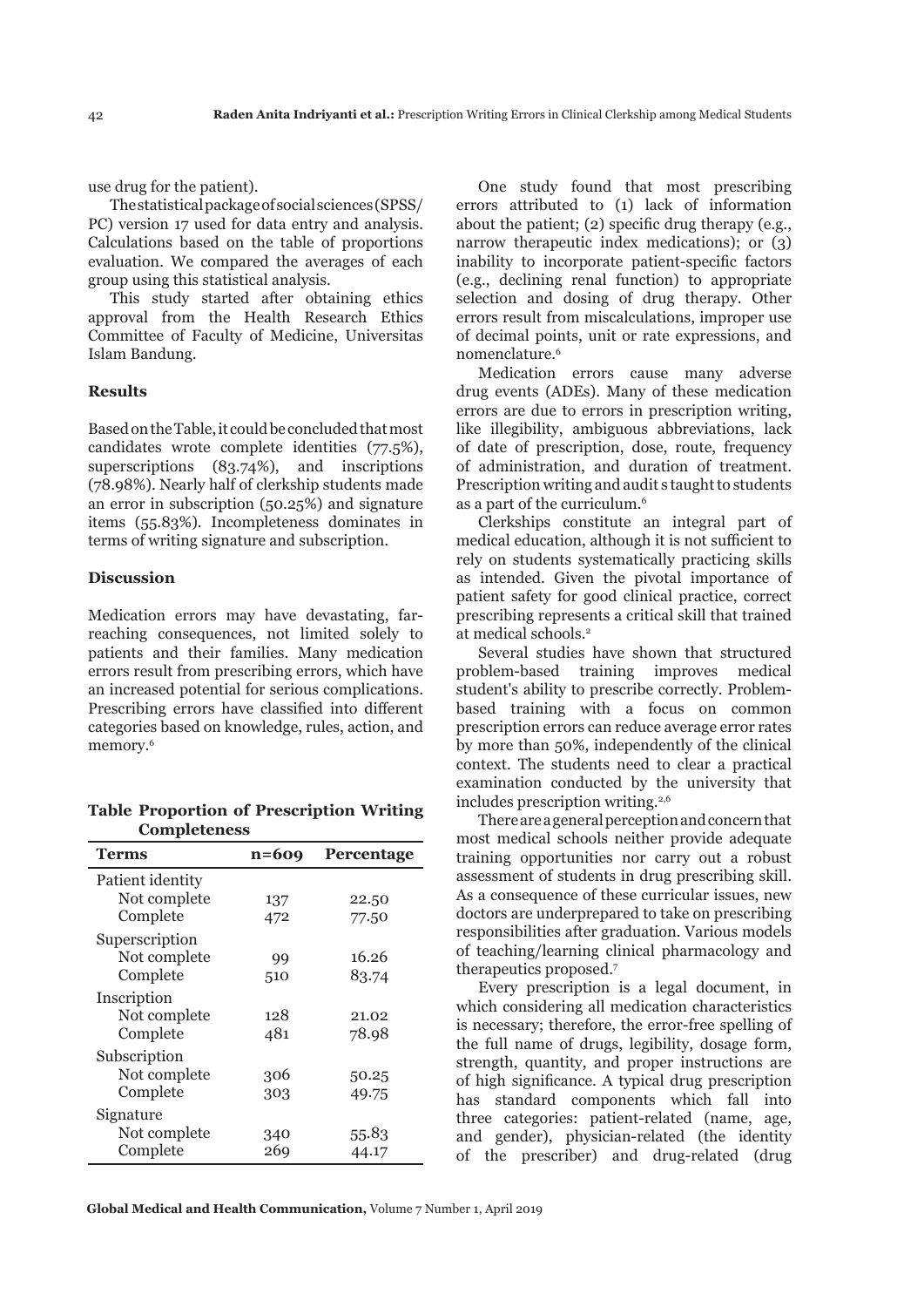name, dose, formulation, route and frequency of administration, quantity to be dispensed, duration of treatment and directions for use).<sup>5,7,8</sup>

From the research result, nearly half of clerkship students made an error in subscription (50.25%) and the signature items (55.83%). Incompleteness dominates in terms of writing signature and subscription. Studies have shown that in about half of hospital admissions, physicians may make one prescribing error or the other. Errors are more likely to occur with junior doctors but are still prevalent in other senior categories of doctors. Errors in prescribing attributed to a variety of factors including individual, environmental, and organizational such as lack of knowledge, insufficient training, workload, and communication. Some researchers have reported that foundation (intern) year doctors lack confidence in prescribing several groups of medicines with the majority of them feeling that undergraduate education in clinical pharmacology and therapeutics had not prepared them adequately for prescribing duties.9

An error occurring at prescriptions writing stage may fail the therapy or may cause harm to the patient. Medication errors are recognized to be a significant impediment in providing optimum medical care to the patients. These errors harm patient's health and therefore should minimize.5–7 Medication errors can give rise to adverse events too. In one study, 11% of adverse events were due to medication errors.<sup>10</sup>

Conventionally, all newly graduated clerkship students are required to undergo internship in accredited hospitals for a year before full registration to practice after they passed the national final board examination. The internship is a period of medical apprenticeship under the supervision of a consultant. The intern is expected to learn clinical skills, perform some clinical procedures, and demonstrate sound clinical judgment to arrive at patient management decisions. Junior doctors are the most frequent prescribers in the hospital setting and are reported to make most of the prescribing errors. Knowing what drug to prescribe to which the patient does not necessarily translate to proper prescription. Because junior doctors make the majority of prescription-related errors in the hospital environment, it is necessary to educate the clerkship student before internship periods and develop interventions that will improve the prescribing qualities. The broad aims of medical

school training are to lay the foundation for a medical career and to provide junior doctors with appropriate knowledge and skills for the first stage of their post-qualification career.<sup>9</sup>

The Faculty of Medicine Universitas Islam Bandung introduced patient safety teaching into the preclinical curriculum. The curriculum of this institution has developed included problem identification, needs assessment, development of goals and objectives, choosing educational strategies, implementation, evaluation, and feedback. The institution sought an experiential learning environment to ground its curriculum in problem-based learning.

Our findings may help to explain how much clerkships student error in prescription writing in subscription and signature item. With more than half error in prescription writing in subscription and signature item, the failure of giving adequate therapy will cause a low recovery or healing process to the patients, moreover, it may harm or cause death to the patients.<sup>2</sup>

From Ajemigbitse et al.<sup>9</sup> study, factors that could contribute to the possibility of prescribing errors occurring in the practice environment were; respondents considered workload (23, 76.7%), multitasking (19, 63.3%), rushing (18, 60%) and tiredness or stress (16, 53.3%) as important contributory factors. Other factors mentioned were a distraction (11, 36.7%), low morale (9, 30%), unfamiliar patient, busyness and no senior support (8, 26.7%) each, being nervous or confused (5, 16.7%) and time in the day (2, 6.7%). In this study setting, the error of prescription writing maybe has caused by timelimited and personal stress of final examination setting. The stress and performance anxiety involved with summative examinations could adversely affect decision-making abilities and the student's ability to writing the prescriptions effectively.5

Ideally, when clinical cases occur in the hospital, clerkship students would see appropriate responses and accurate prescription to handle the case by more senior clinicians. Observing senior physicians is a significant way in which medical students and young physicians learn appropriate behaviors. Clinical clerkship students can not only learn about the scientific and medical issues surrounding the safety error but also learn about the appropriate way to disclose and write an accurate prescription to the patients.<sup>2,11</sup>

Seiden et al.<sup>12</sup> suggest that training medical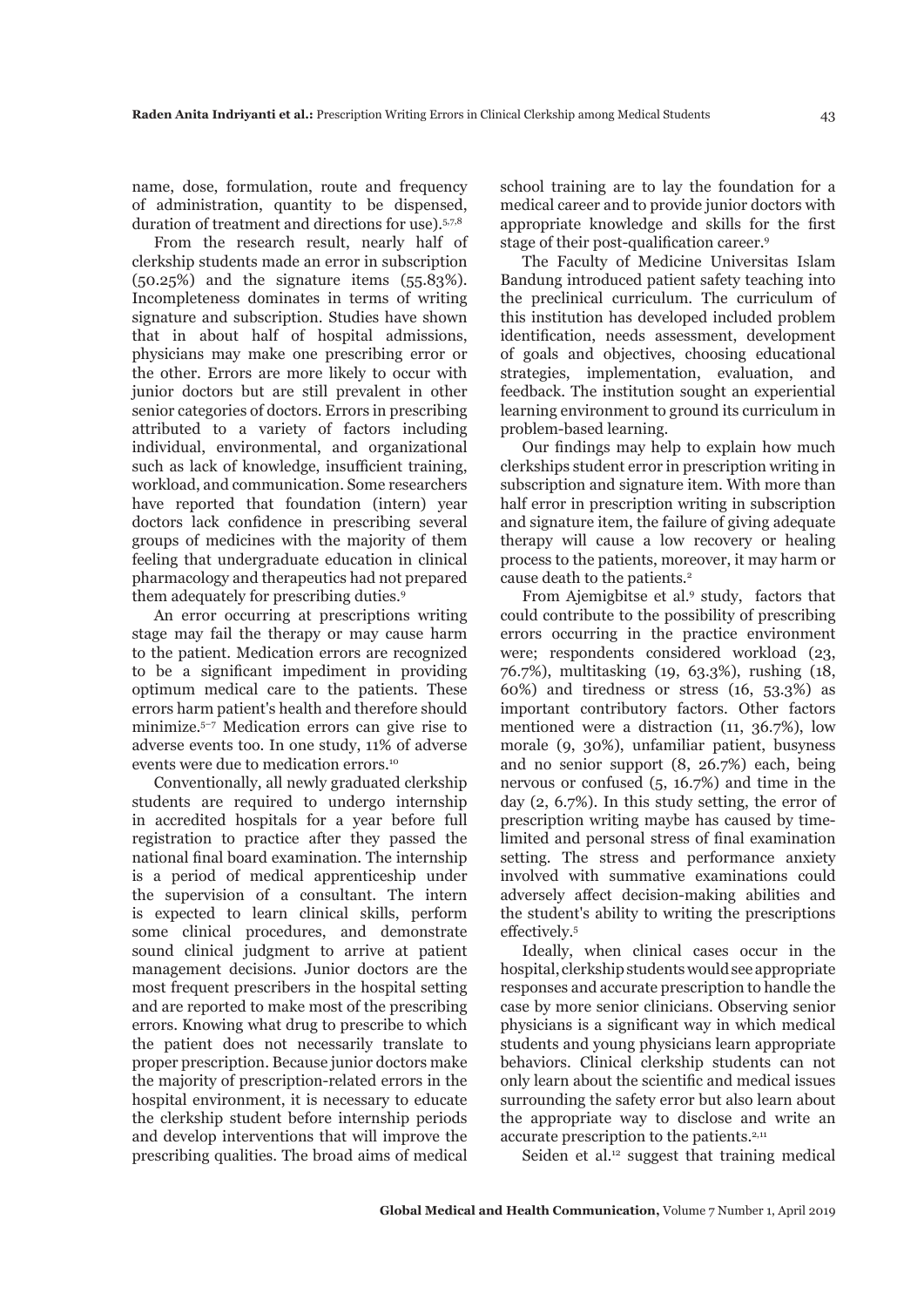students about the prevention and reporting of errors can help ensure patient safety. After analyzing a series of case studies in which medical students helped avert errors, they argue that since medical students have sufficient knowledge to recognize most error types and are responsible for the care of fewer patients, they can give more considerable attention to the details of clinical care and are a valuable, but untapped, resource for improving patient safety.2

Clerkship students need to practice these skills for themselves. Concerning patient safety and ensuring proper clinical practice among young doctors, specific training modules for writing good and a complete prescription within medical education would seem required on medical education universities. Medical teaching institution needs to develop an innovative and experiential curriculum that can be successfully delivered the medical students during a clinical clerkship and results changes in student ability to prescribe after they pass the final examination and become a doctor.

With more than half error in prescription writting in subscription and signature item, the failure of giving adequate therapy will cause a low recovery or healing process to the patients. Moreover, it may harm or cause death to the patients.

This study assessed the prescriptions-error of clerkship students. Results will be added to other evidence to serve as part of a needs assessment for future training. The authors intend to create and offer a prescription-error educational session explicitly designed for clerkship students. However, further research is needed to determine the most appropriate teaching methods to increase prescribing ability. Future studies not only will serve to enhance professional education, but also optimize patient medication safety.

It is essential to critically examine the level of prescribing competence expected from students at different stages of the program. We need to examine what should be the prescribing skill performance standard in preclerkship phase, clerkship phase, and final examination phase for medical students as outcomes.

# **Conclusion**

As a conclusion of this study was more than half of the clinical clerkship among medical students at their final examination to be a medical doctor

made common errors in prescription's writing.

### **Conflict of Interest**

There is no conflict of interests.

# **Acknowledgement**

Special thanks to the OSCE Committee from the Faculty of Medicine Universitas Islam Bandung for their help and guidance.

## **References**

- 1. Committee on Quality of Health Care in America, Institute of Medicine; Kohn LT, Corrigan JM, Donaldson MS, editors. To err is human: building a safer health system. Washington, D.C.: National Academy Press; 2000.
- 2. Gold KB. Medical students' exposure and response to error on the wards [thesis]. New Haven, Connecticut: Yale University; 2009 [cited 2018 July 8]. Available from: https:// elischolar.library.yale.edu/cgi/viewcontent. cgi?article=1061&context=ymtdl.
- 3. Celebi N, Kirchhoff K, Lammerding-Köppel M, Riessen R, Weyrich P. Medical clerkships do not reduce common prescription errors among medical students. Naunyn Schmiedebergs Arch Pharmacol. 2010;382(2):171–6.
- 4. Dudas RA, Bundy DG, Miller MR, Barone M. Can teaching medical students to investigate medication errors change their attitudes towards patient safety? BMJ Qual Saf. 2011;20(4):319–25.
- 5. Serveh P, Golmakani N, Movaffaq G, Ja'fari Sani H. Prescription writing errors of midwifery students in common gynecological problems. J Midwifery Reprod Health. 2014;2(2):105–11.
- 6. Sadasivam B, Topno I, Chennama B, Jhaj R. Prescription writing: a lost art? Eur J Clin Pharmacol. 2011;67(1):107–8.
- 7. Al Khaja KAJ, James H, Sequeira RP. Effectiveness of an educational intervention on prescription writing skill of preclerkship medical students in a problem-based learning curriculum. J Clin Pharmacol. 2013;53(5):483–90.
- 8. James H, Al Khaja KAJ, Tayem YI, Veeramuthu S, Sequeira RP. Understanding